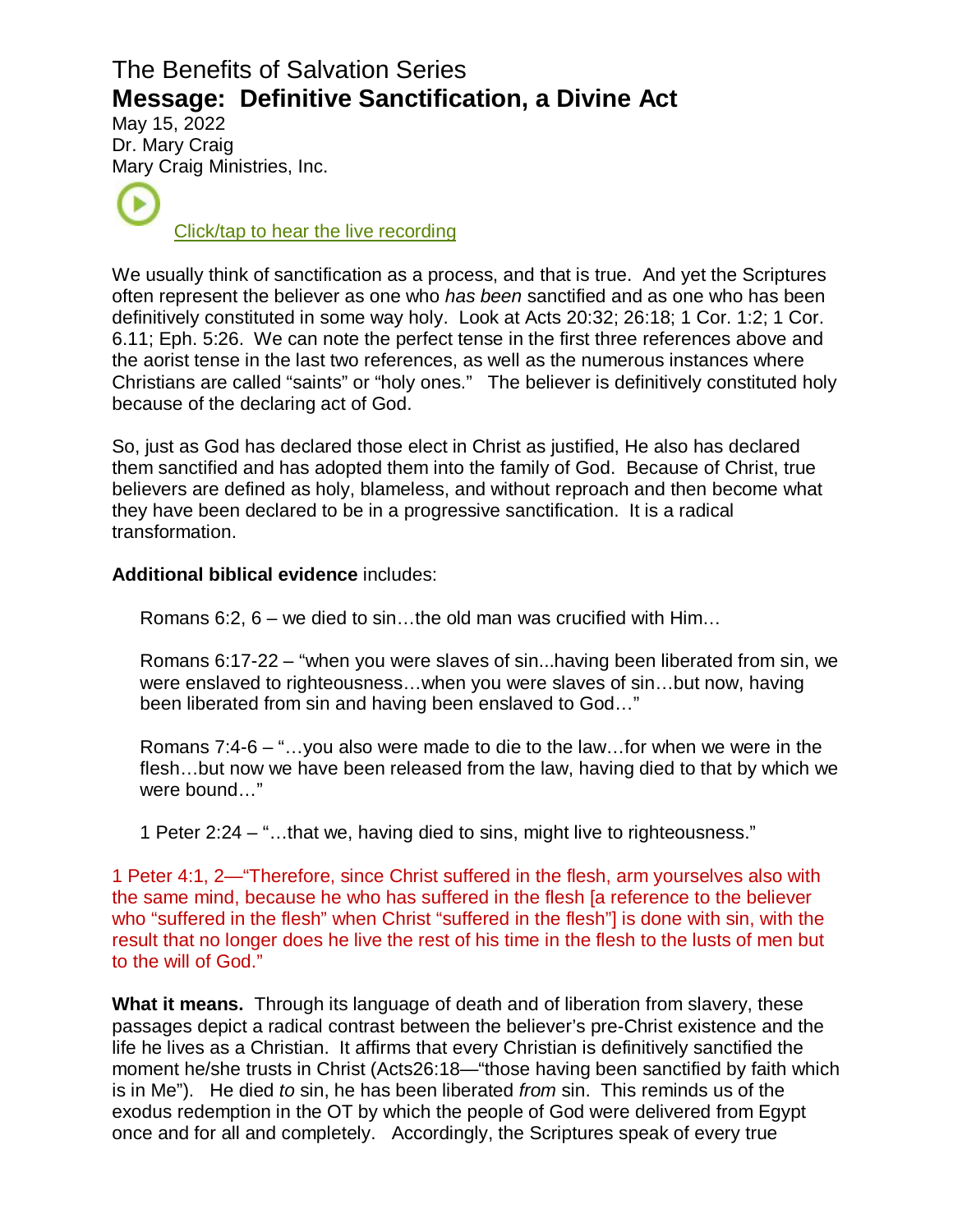believer as a "saint" or "holy one" as in Ephesians 1:1; Phil. 1:1; Col 1:2. In Greek this is 'o 'agios, (ha hagios) "holy one."

This sustained contrast can only mean that for the Christian there exists a breach and a translation as really and decisively true in the sphere of moral and religious relationship as in the ordinary experience of death. Death puts an end to life as we knew it. So also this is a once-for-all definitive and irreversible breach with the realm in which sin reigns in and unto death. There is a decisive and definitive breach with the power and service of sin in the case of everyone who has come under the control of the provisions of grace. (cf John Murray, "Definitive Sanctification," Collected Writings, 2, 279-280)

The power of sin is broken and the ground of this is the fact that a spiritual union exists between Christ and me. Romans 6. The believer died and rose with Christ to newness of life. The ground in justification is imputed righteousness and union with Jesus Christ.

**The ground of the Christian's breach with sin.** Just as the ground of the Christian's justification is Christ's imputed obedience, which saving benefit every believer receives the moment he/she becomes a partaker of Christ through faith, so also the ground of the Christian's definitive sanctification is his/her real spiritual union with Christ in His death, burial, and resurrection (Romans 6:1-14; 2 Cor. 5:14, 15), into which saving union every believer is actually brought the moment he/she becomes a partaker of Christ through faith.

So…not only is the true believer accounted by God as righteous vis a vis\* Law, he/she is also constituted holy by God vis a vis<sup>\*</sup> the power and mastery of sin. It is not simply positional holiness that definitive sanctification envisions for the true believer. It is a real existential breach with the reign and mastery of sin that it envisions for him/her, which breach is constituted by his/her actual spiritual union with Christ in His death and resurrection, and which is as decisive and definite as are Christ's death and resurrection.

John Murray: "So intimate is the union between Christ and his people, that they were partakers with him in [his death and resurrection], and therefore died to sin, rose with Christ in the power of his resurrection, and have their fruit unto holiness, and the end everlasting life…the decisive and definitive breach with sin that occurs at the inception of Christian life is one necessitated by the fact that the death of Christ was decisive and definitive. It is just because we cannot allow for any reversal or repetition of Christ's death on the tree that we cannot allow for any compromise on the doctrine that every believer has died to sin and no longer lives under its dominion. Sin no longer lords it over him. To equivocate here is to assail the definitiveness of Christ's death. Likewise the decisive and definitive entrance upon newness of life in the case of every believer is required by the fact that the resurrection of Christ was decisive and definitive. As we cannot allow for any reversal or repetition of the resurrection, so we cannot allow for any compromise on the doctrine that every believer is a new man, that the old man has been crucified, that the body of sin has been destroyed, and that, as a new man in Christ Jesus, he serves God in the newness which is none other than that of the Holy Spirit of whom he has become the habitation and his body the temple." (Ibid., 2, 289, 293)

In justification relative to the Law, every obligation has been fully met in Christ. In definitive sanctification relative to sin, sin is broken by real spiritual union with Jesus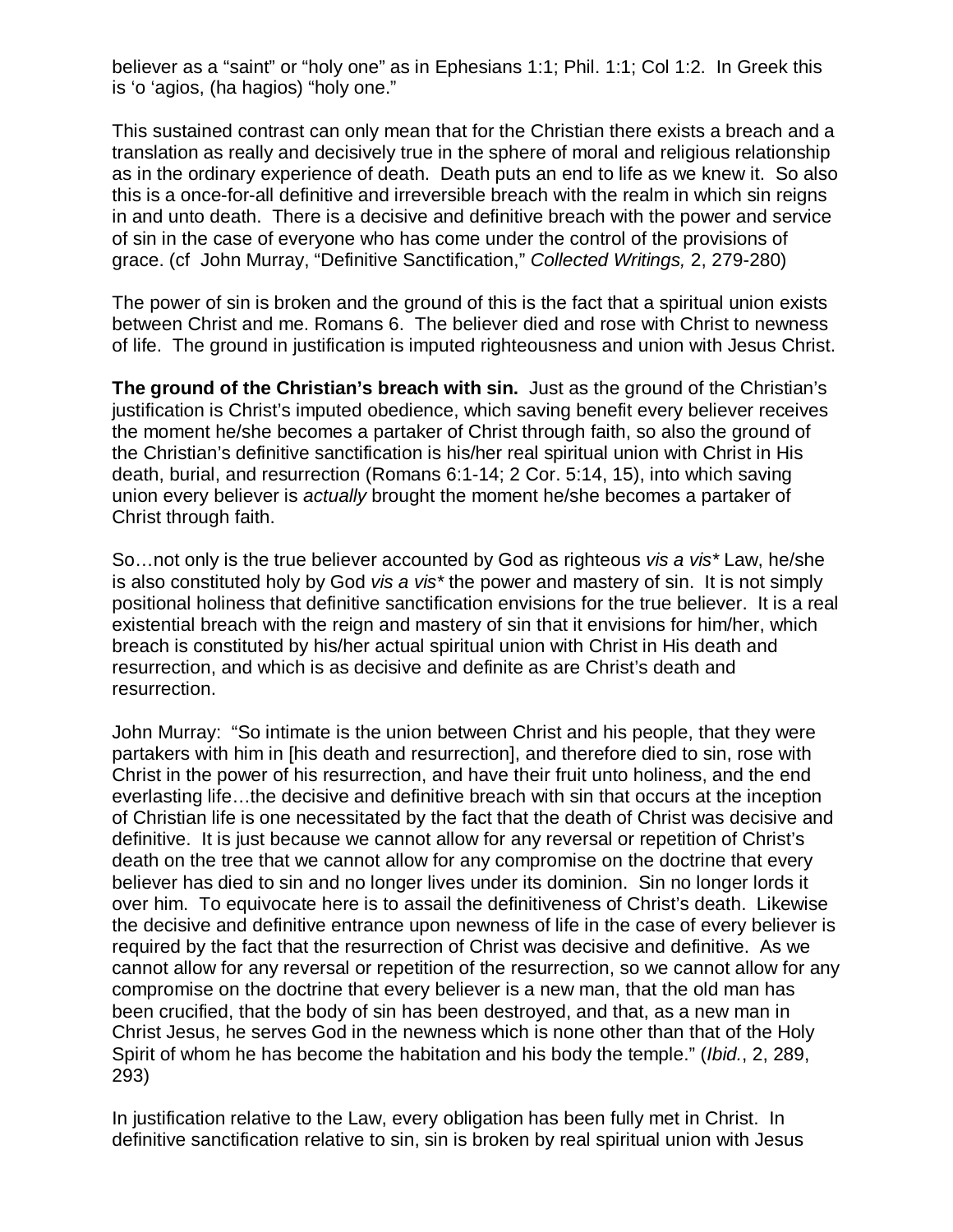Christ. Just as we cannot reverse the cross or the resurrection, so also we cannot reverse the believer's breach with sin.

**Summary.** The doctrine of definitive sanctification does not mean that the Christian actually achieves, personally and existentially, sinless perfection the moment he/she trusts Christ. There is a progressive sanctification in the believer's life. Entire sanctification awaits the coming of our Lord Jesus Christ (1 Thess. 5:23). The Christian who says he/she has no sin is deceiving himself and the truth is not in him/her (1 John 1:8). What is being advocated here is that every true believer, the moment he/she becomes a Christian, by virtue of his/her union with Christ is instantly constituted a "saint" and enters into a new relationship with respect to the former reign of sin in his/her life and with God Himself. In this new relationship he/she ceases to be a slave to sin and becomes a servant of Christ and of God. The Christian is to take this breach with sin, constituted by his/her union with Christ, as seriously as God does and stop "presenting the members of his body to sin as instruments of unrighteousness" and start "presenting himself to God as one alive from the dead, and his members as instruments [or servants] of righteousness to God" (Romans 6:13, 19).

We cannot go back to where we were before being born again, or born out of God. We must go forward in Christ. We're talking about a whole new beginning; a whole new life. Jesus is the way, the truth, and the life. Amen.

Constitute – to make up, form, compose; to be or to be considered as something; to create and charge with a task or function; to set the groundwork/to establish. Example - **To constitute** is to make up a whole from smaller parts, or "constituents." "What **constitutes** a family?" means "What makes up a family?" Parents, kids, pets, and other family members **constitute** most people's idea of a family. <https://www.vocabulary.com/dictionary/constitute>

Vis a vis – face to face with; in relation to; as compared with

Bibliography: Murray, John. "Definitive Sanctification," Collected Writings, 2, 279-280) Reymond, Robert L. A New systematic Theology of the Christian Faith. Nashville: Thomas Nelson Publishers, 1998. <https://www.vocabulary.com/dictionary/constitute>

## Mary Craig, D. Min.

© 2022 Mary Craig Ministries, Inc. [www.marycraig.org www.mcmtffr.org](http://www.marycraig.org/) 



Thank you for giving to MCM! Donate: Mary Craig Ministries, Inc., P. O. Box 4610, Fort Lauderdale, FL 33338-4610 or through PayPal® online at [www.marycraig.org](http://www.marycraig.org/index.html). Go to marycraig.org for the latest articles and words received. Take a look and see all that God is doing through this ministry, in world missions, in evangelism, the Barnabas Project, Craighouse® Christian Fellowship, home visitation, Kinetic Koinonia, media, and more. Worship with us 4:30 p.m. Sundays via teleconference. Reach MCM at 954-491-7270. Send in your prayer requests. Follow MCM Bible teachings and Rev. Jim Craig's sermons; go to [www.marycraig.org and click on "Audio Bible Studies" or "](http://www.marycraig.org/)Divine Appointment"

radio ministry; or go to www.mcmtffr.org for audio sermons, teachings, and handout sheets. Free. Go to